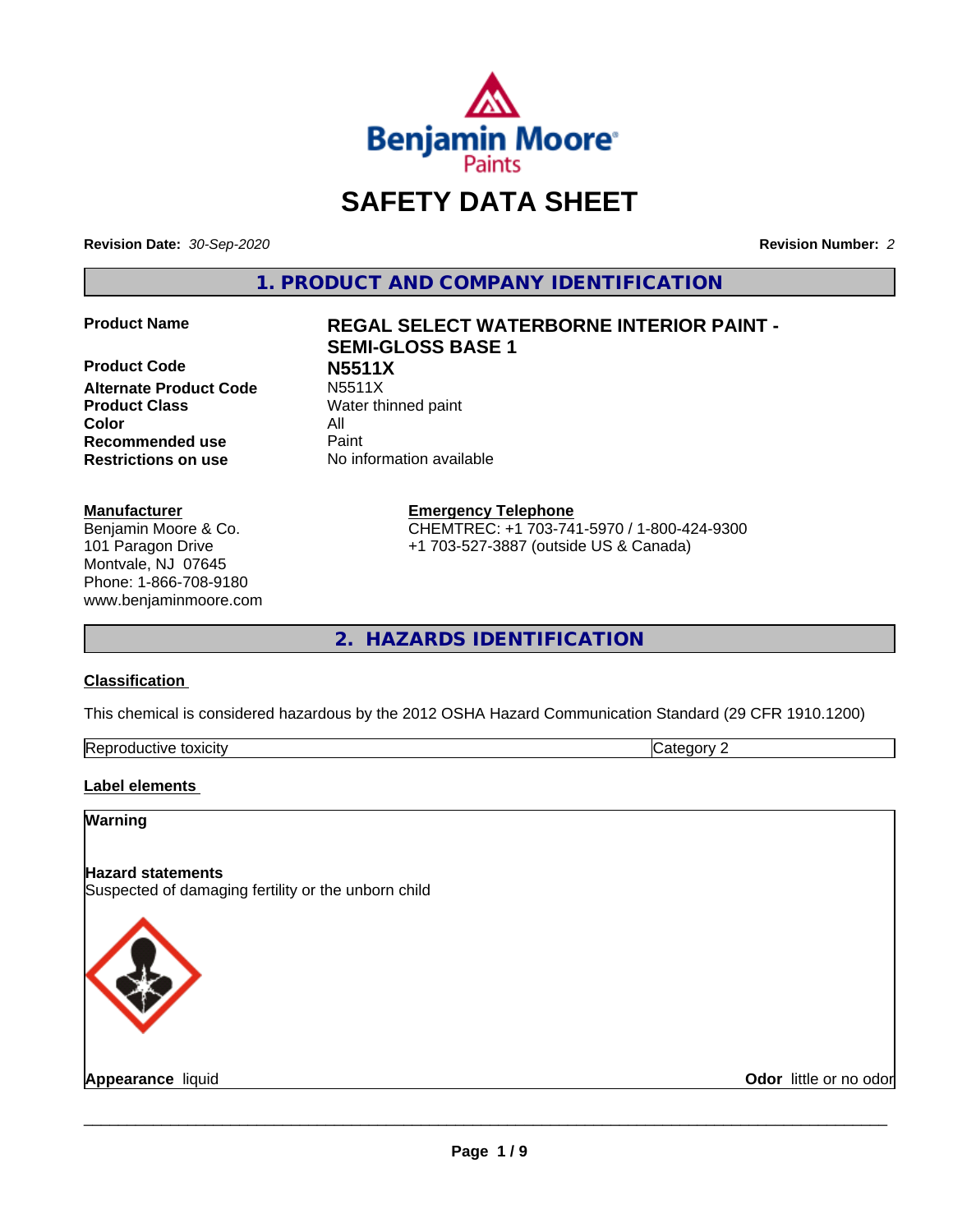# **Precautionary Statements - Prevention**

Obtain special instructions before use Do not handle until all safety precautions have been read and understood Use personal protective equipment as required

#### **Precautionary Statements - Response**

IF exposed or concerned: Get medical advice/attention

#### **Precautionary Statements - Storage**

Store locked up

#### **Precautionary Statements - Disposal**

Dispose of contents/container to an approved waste disposal plant

#### **Hazards not otherwise classified (HNOC)**

Not applicable

# **Other information**

No information available

 **WARNING:** This product contains isothiazolinone compounds at levels of <0.1%. These substances are biocides commonly found in most paints and a variety of personal care products as a preservative. Certain individuals may be sensitive or allergic to these substances, even at low levels.

# **3. COMPOSITION INFORMATION ON COMPONENTS**

| <b>Chemical name</b>            | CAS No.    | Weight-%    |
|---------------------------------|------------|-------------|
| Titanium dioxide                | 13463-67-7 | $20 - 25$   |
| Propylene glycol                | 57-55-6    | - 5         |
| Silica amorphous                | 7631-86-9  | - 5         |
| Trimethvlolpropane              | 77-99-6    | $0.1 - 0.5$ |
| Sodium C14-C16 olefin sulfonate | 68439-57-6 | $0.1 - 0.5$ |

# **4. FIRST AID MEASURES**

| <b>General Advice</b>                            | No hazards which require special first aid measures.                                                     |
|--------------------------------------------------|----------------------------------------------------------------------------------------------------------|
| <b>Eye Contact</b>                               | Rinse thoroughly with plenty of water for at least 15 minutes and consult a<br>physician.                |
| <b>Skin Contact</b>                              | Wash off immediately with soap and plenty of water while removing all<br>contaminated clothes and shoes. |
| <b>Inhalation</b>                                | Move to fresh air. If symptoms persist, call a physician.                                                |
| Ingestion                                        | Clean mouth with water and afterwards drink plenty of water. Consult a physician<br>if necessary.        |
| <b>Most Important</b><br><b>Symptoms/Effects</b> | None known.                                                                                              |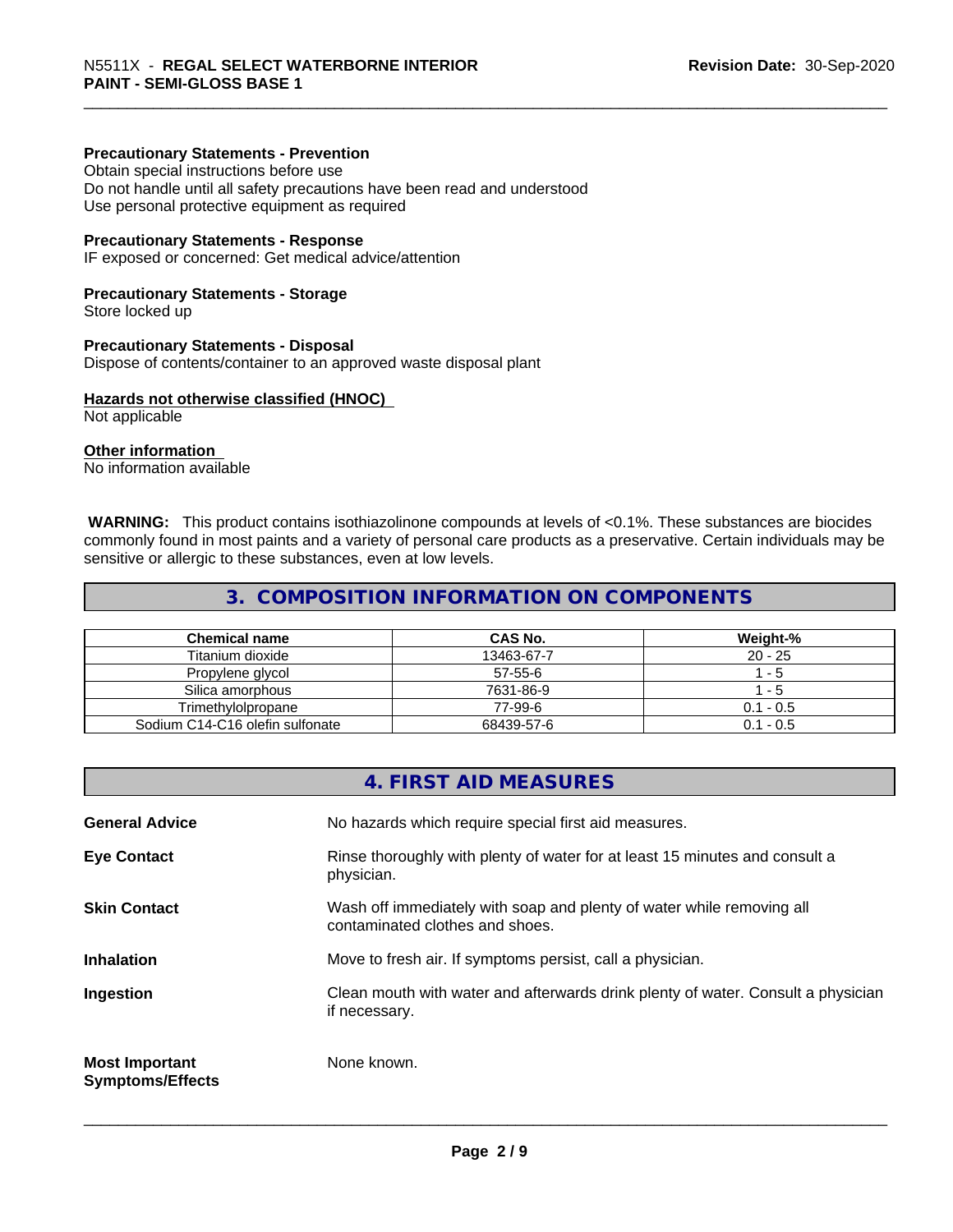| Treat symptomatically.<br><b>Notes To Physician</b>                              |                                                                                                                                              |
|----------------------------------------------------------------------------------|----------------------------------------------------------------------------------------------------------------------------------------------|
|                                                                                  | 5. FIRE-FIGHTING MEASURES                                                                                                                    |
| <b>Suitable Extinguishing Media</b>                                              | Use extinguishing measures that are appropriate to local<br>circumstances and the surrounding environment.                                   |
| Protective equipment and precautions for firefighters                            | As in any fire, wear self-contained breathing apparatus<br>pressure-demand, MSHA/NIOSH (approved or equivalent)<br>and full protective gear. |
| <b>Specific Hazards Arising From The Chemical</b>                                | Closed containers may rupture if exposed to fire or<br>extreme heat.                                                                         |
| <b>Sensitivity to mechanical impact</b>                                          | No.                                                                                                                                          |
| Sensitivity to static discharge                                                  | No                                                                                                                                           |
| <b>Flash Point Data</b><br>Flash point (°F)<br>Flash Point (°C)<br><b>Method</b> | Not applicable<br>Not applicable<br>Not applicable                                                                                           |
| <b>Flammability Limits In Air</b>                                                |                                                                                                                                              |
| Lower flammability limit:<br><b>Upper flammability limit:</b>                    | Not applicable<br>Not applicable                                                                                                             |
| Health: 2<br>Flammability: 0<br><b>NFPA</b>                                      | Instability: 0<br><b>Special: Not Applicable</b>                                                                                             |
| <b>NFPA Legend</b><br>0 - Not Hazardous<br>1 - Slightly<br>$2 - 0$               |                                                                                                                                              |

- 2 Moderate
- 3 High
- 4 Severe

*The ratings assigned are only suggested ratings, the contractor/employer has ultimate responsibilities for NFPA ratings where this system is used.*

*Additional information regarding the NFPA rating system is available from the National Fire Protection Agency (NFPA) at www.nfpa.org.*

# **6. ACCIDENTAL RELEASE MEASURES**

| <b>Personal Precautions</b>      | Avoid contact with skin, eyes and clothing. Ensure adequate ventilation.                             |
|----------------------------------|------------------------------------------------------------------------------------------------------|
| <b>Other Information</b>         | Prevent further leakage or spillage if safe to do so.                                                |
| <b>Environmental precautions</b> | See Section 12 for additional Ecological Information.                                                |
| <b>Methods for Cleaning Up</b>   | Soak up with inert absorbent material. Sweep up and shovel into suitable<br>containers for disposal. |

**7. HANDLING AND STORAGE**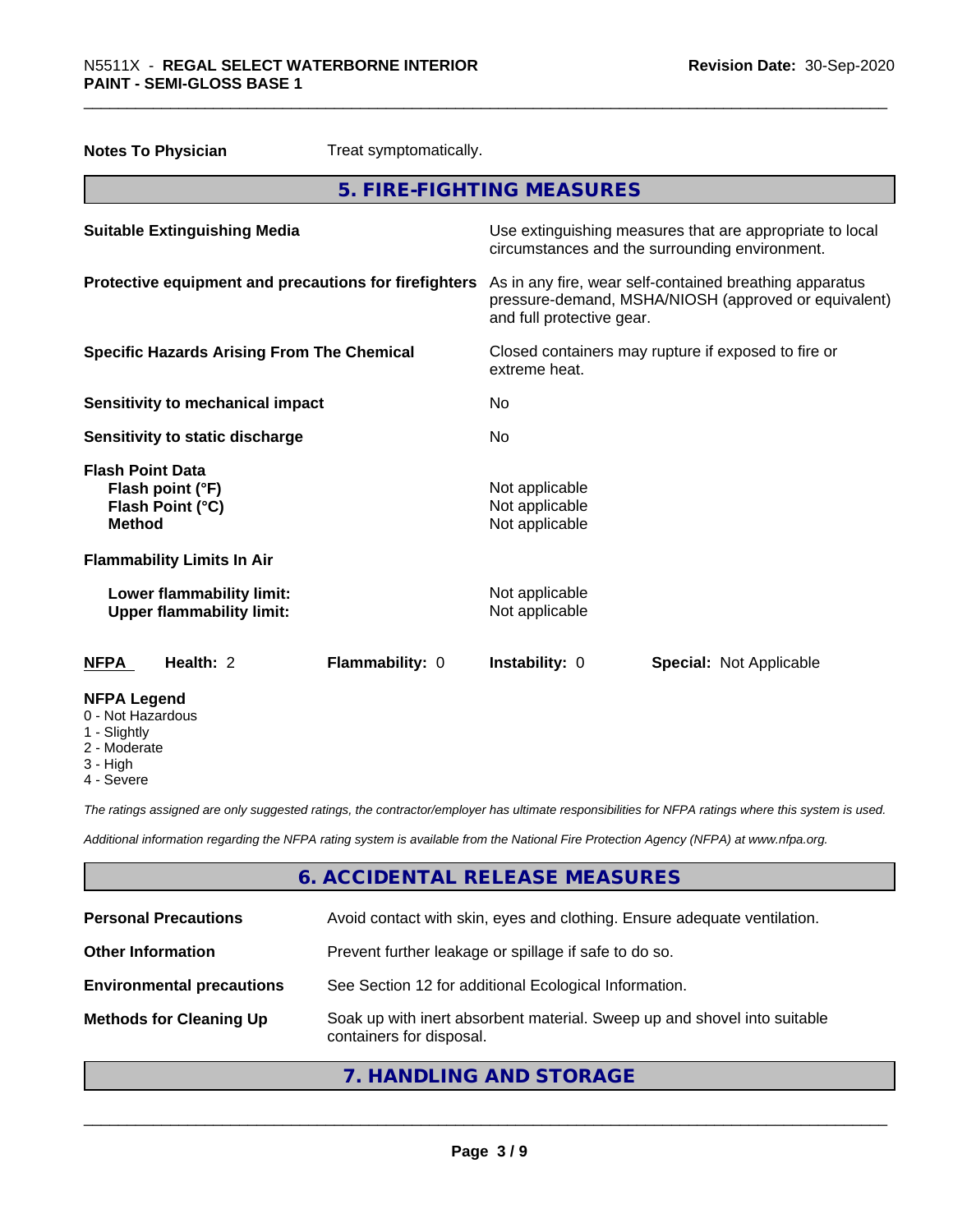| <b>Handling</b>               | Avoid contact with skin, eyes and clothing. Avoid breathing vapors, spray mists or<br>sanding dust. In case of insufficient ventilation, wear suitable respiratory<br>equipment. |
|-------------------------------|----------------------------------------------------------------------------------------------------------------------------------------------------------------------------------|
| <b>Storage</b>                | Keep container tightly closed. Keep out of the reach of children.                                                                                                                |
| <b>Incompatible Materials</b> | No information available                                                                                                                                                         |
|                               |                                                                                                                                                                                  |

# **8. EXPOSURE CONTROLS/PERSONAL PROTECTION**

# **Exposure Limits**

| <b>Chemical name</b> | <b>ACGIH TLV</b>         | <b>OSHA PEL</b>           |
|----------------------|--------------------------|---------------------------|
| Titanium dioxide     | TWA: $10 \text{ ma/m}^3$ | <b>TWA</b><br>15 mg/m $3$ |
| Silica amorphous     | N/E                      | TWA<br>$20$ mppcf -       |

#### **Legend**

ACGIH - American Conference of Governmental Industrial Hygienists Exposure Limits OSHA - Occupational Safety & Health Administration Exposure Limits N/E - Not Established

| <b>Engineering Measures</b> | Ensure adequate ventilation, especially in confined areas. |
|-----------------------------|------------------------------------------------------------|
|-----------------------------|------------------------------------------------------------|

#### **Personal Protective Equipment**

| <b>Eye/Face Protection</b>    | Safety glasses with side-shields.                                        |
|-------------------------------|--------------------------------------------------------------------------|
| <b>Skin Protection</b>        | Protective gloves and impervious clothing.                               |
| <b>Respiratory Protection</b> | In case of insufficient ventilation wear suitable respiratory equipment. |
| <b>Hygiene Measures</b>       | Avoid contact with skin, eyes and clothing. Remove and wash contaminated |

# **9. PHYSICAL AND CHEMICAL PROPERTIES**

clothing before re-use. Wash thoroughly after handling.

| Appearance                        | liquid                   |
|-----------------------------------|--------------------------|
| Odor                              | little or no odor        |
| <b>Odor Threshold</b>             | No information available |
| Density (Ibs/gal)                 | 10.75 - 10.85            |
| <b>Specific Gravity</b>           | $1.28 - 1.30$            |
| рH                                | No information available |
| <b>Viscosity (cps)</b>            | No information available |
| Solubility(ies)                   | No information available |
| <b>Water solubility</b>           | No information available |
| <b>Evaporation Rate</b>           | No information available |
| Vapor pressure                    | No information available |
| Vapor density                     | No information available |
| Wt. % Solids                      | 45 - 55                  |
| Vol. % Solids                     | $30 - 40$                |
| Wt. % Volatiles                   | $45 - 55$                |
| <b>Vol. % Volatiles</b>           | $60 - 70$                |
| <b>VOC Regulatory Limit (g/L)</b> | < 100                    |
| <b>Boiling Point (°F)</b>         | 212                      |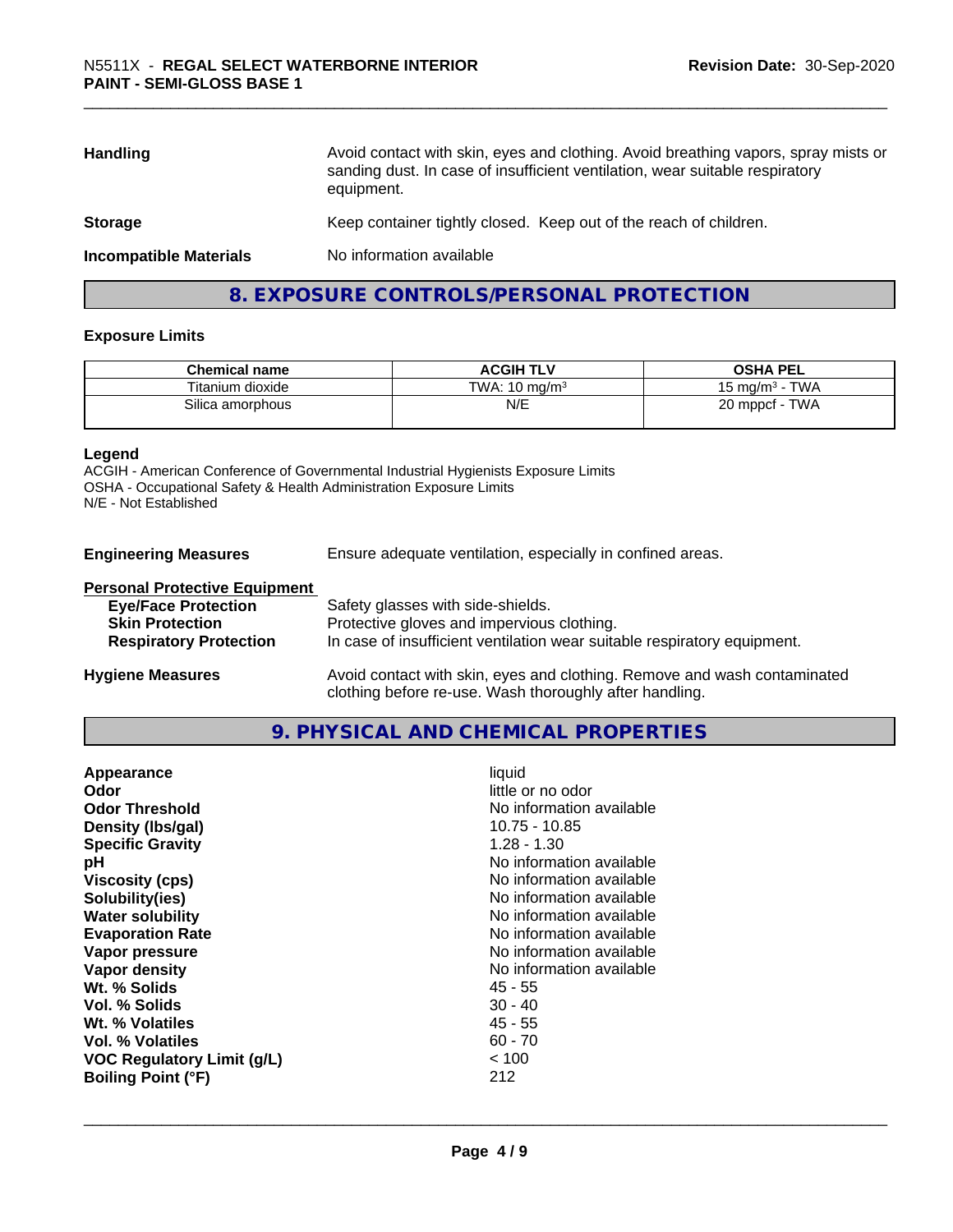| <b>Boiling Point (°C)</b>            | 100                      |
|--------------------------------------|--------------------------|
| Freezing point (°F)                  | 32                       |
| <b>Freezing Point (°C)</b>           | 0                        |
| Flash point (°F)                     | Not applicable           |
| Flash Point (°C)                     | Not applicable           |
| <b>Method</b>                        | Not applicable           |
| Flammability (solid, gas)            | Not applicable           |
| <b>Upper flammability limit:</b>     | Not applicable           |
| Lower flammability limit:            | Not applicable           |
| <b>Autoignition Temperature (°F)</b> | No information available |
| <b>Autoignition Temperature (°C)</b> | No information available |
| Decomposition Temperature (°F)       | No information available |
| Decomposition Temperature (°C)       | No information available |
| <b>Partition coefficient</b>         | No information available |

# **10. STABILITY AND REACTIVITY**

| <b>Reactivity</b>                         | Not Applicable                           |
|-------------------------------------------|------------------------------------------|
| <b>Chemical Stability</b>                 | Stable under normal conditions.          |
| <b>Conditions to avoid</b>                | Prevent from freezing.                   |
| <b>Incompatible Materials</b>             | No materials to be especially mentioned. |
| <b>Hazardous Decomposition Products</b>   | None under normal use.                   |
| <b>Possibility of hazardous reactions</b> | None under normal conditions of use.     |

# **11. TOXICOLOGICAL INFORMATION**

| <b>Product Information</b>                                                                 |                                                                                                                                                                                               |  |  |
|--------------------------------------------------------------------------------------------|-----------------------------------------------------------------------------------------------------------------------------------------------------------------------------------------------|--|--|
| Information on likely routes of exposure                                                   |                                                                                                                                                                                               |  |  |
| <b>Principal Routes of Exposure</b>                                                        | Eye contact, skin contact and inhalation.                                                                                                                                                     |  |  |
| <b>Acute Toxicity</b>                                                                      |                                                                                                                                                                                               |  |  |
| <b>Product Information</b>                                                                 | No information available                                                                                                                                                                      |  |  |
| Symptoms related to the physical, chemical and toxicological characteristics               |                                                                                                                                                                                               |  |  |
| <b>Symptoms</b>                                                                            | No information available                                                                                                                                                                      |  |  |
| Delayed and immediate effects as well as chronic effects from short and long-term exposure |                                                                                                                                                                                               |  |  |
| Eye contact<br><b>Skin contact</b><br><b>Inhalation</b>                                    | May cause slight irritation.<br>Substance may cause slight skin irritation. Prolonged or repeated contact may dry<br>skin and cause irritation.<br>May cause irritation of respiratory tract. |  |  |
| Ingestion<br><b>Sensitization</b>                                                          | Ingestion may cause gastrointestinal irritation, nausea, vomiting and diarrhea.<br>No information available                                                                                   |  |  |
|                                                                                            |                                                                                                                                                                                               |  |  |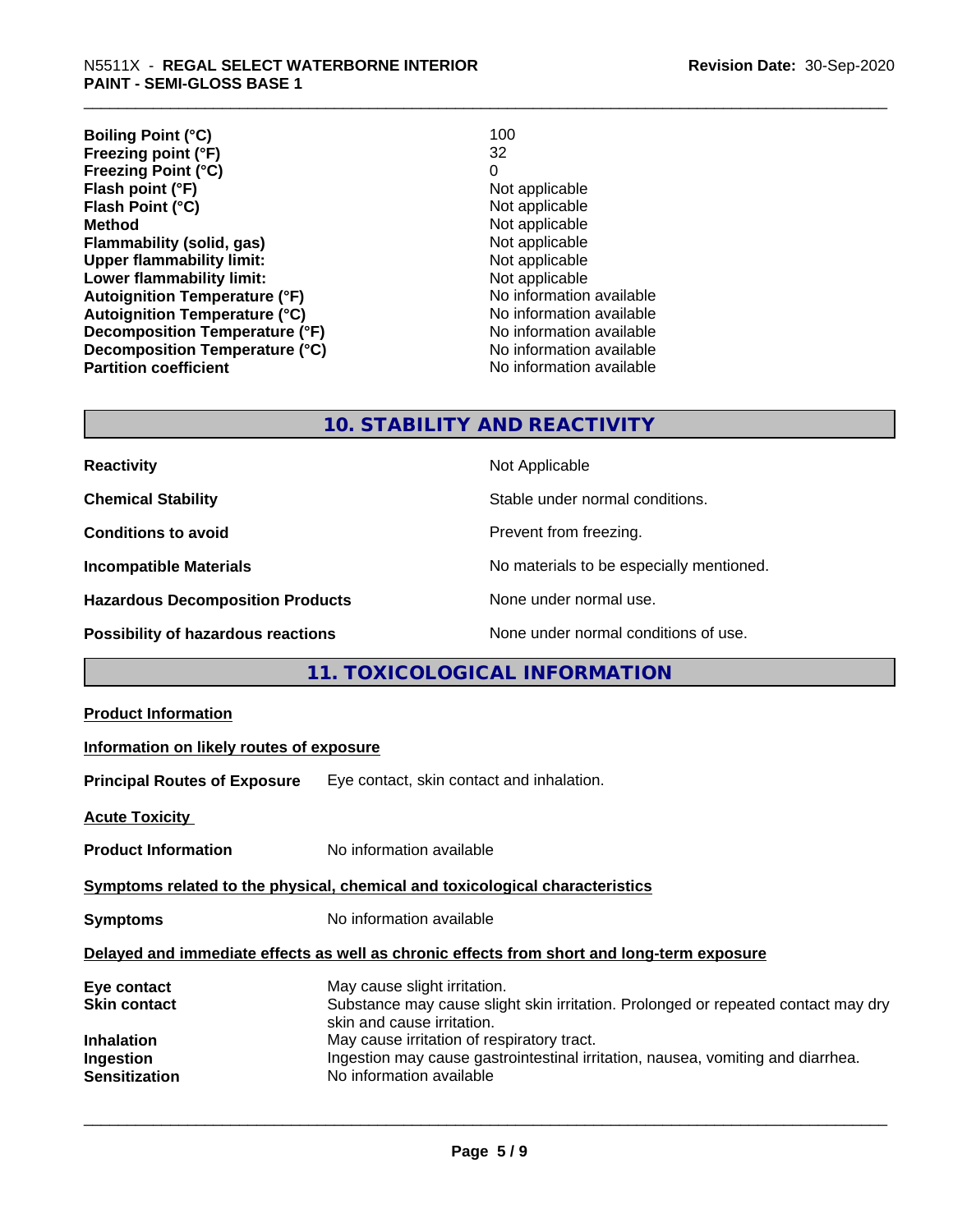| <b>Neurological Effects</b>     | No information available.                                                       |
|---------------------------------|---------------------------------------------------------------------------------|
| <b>Mutagenic Effects</b>        | No information available.                                                       |
| <b>Reproductive Effects</b>     | Possible risk of impaired fertility. Possible risk of harm to the unborn child. |
| <b>Developmental Effects</b>    | No information available.                                                       |
| <b>Target organ effects</b>     | No information available.                                                       |
| <b>STOT - single exposure</b>   | No information available.                                                       |
| <b>STOT - repeated exposure</b> | No information available.                                                       |
| Other adverse effects           | No information available.                                                       |
| <b>Aspiration Hazard</b>        | No information available                                                        |

# **Numerical measures of toxicity**

# **The following values are calculated based on chapter 3.1 of the GHS document**

**ATEmix (oral)** 35868 mg/kg

# **Component Information**

| Chemical name                                 | Oral LD50                                      | Dermal LD50              | Inhalation LC50         |
|-----------------------------------------------|------------------------------------------------|--------------------------|-------------------------|
| Titanium dioxide<br>13463-67-7                | $> 10000$ mg/kg (Rat)                          |                          |                         |
| Propylene glycol<br>57-55-6                   | $= 20$ g/kg (Rat)                              | $= 20800$ mg/kg (Rabbit) |                         |
| Silica amorphous<br>7631-86-9                 | $= 7900$ mg/kg (Rat)                           | $>$ 2000 mg/kg (Rabbit)  | $> 2.2$ mg/L (Rat) 1 h  |
| Trimethylolpropane<br>77-99-6                 | $= 14100$ mg/kg (Rat)<br>$= 14000$ mg/kg (Rat) |                          | $> 0.29$ mg/L (Rat) 4 h |
| Sodium C14-C16 olefin sulfonate<br>68439-57-6 | $= 2220$ mg/kg (Rat)                           | $> 740$ mg/kg (Rabbit)   |                         |

# **Chronic Toxicity**

# **Carcinogenicity**

*The information below indicateswhether each agency has listed any ingredient as a carcinogen:.*

| <b>Chemical name</b>   | <b>IARC</b>                    | <b>NTP</b> | <b>OSHA</b> |
|------------------------|--------------------------------|------------|-------------|
|                        | .<br>2B<br>Possible<br>Human - |            | Listed<br>. |
| m dioxide<br>l itanıum | Carcinoɑen                     |            |             |

• Although IARC has classified titanium dioxide as possibly carcinogenic to humans (2B), their summary concludes: "No significant exposure to titanium dioxide is thought to occur during the use of products in which titanium dioxide is bound to other materials, such as paint."

# **Legend**

IARC - International Agency for Research on Cancer NTP - National Toxicity Program OSHA - Occupational Safety & Health Administration

**12. ECOLOGICAL INFORMATION**

# **Ecotoxicity Effects**

The environmental impact of this product has not been fully investigated.

# **Product Information**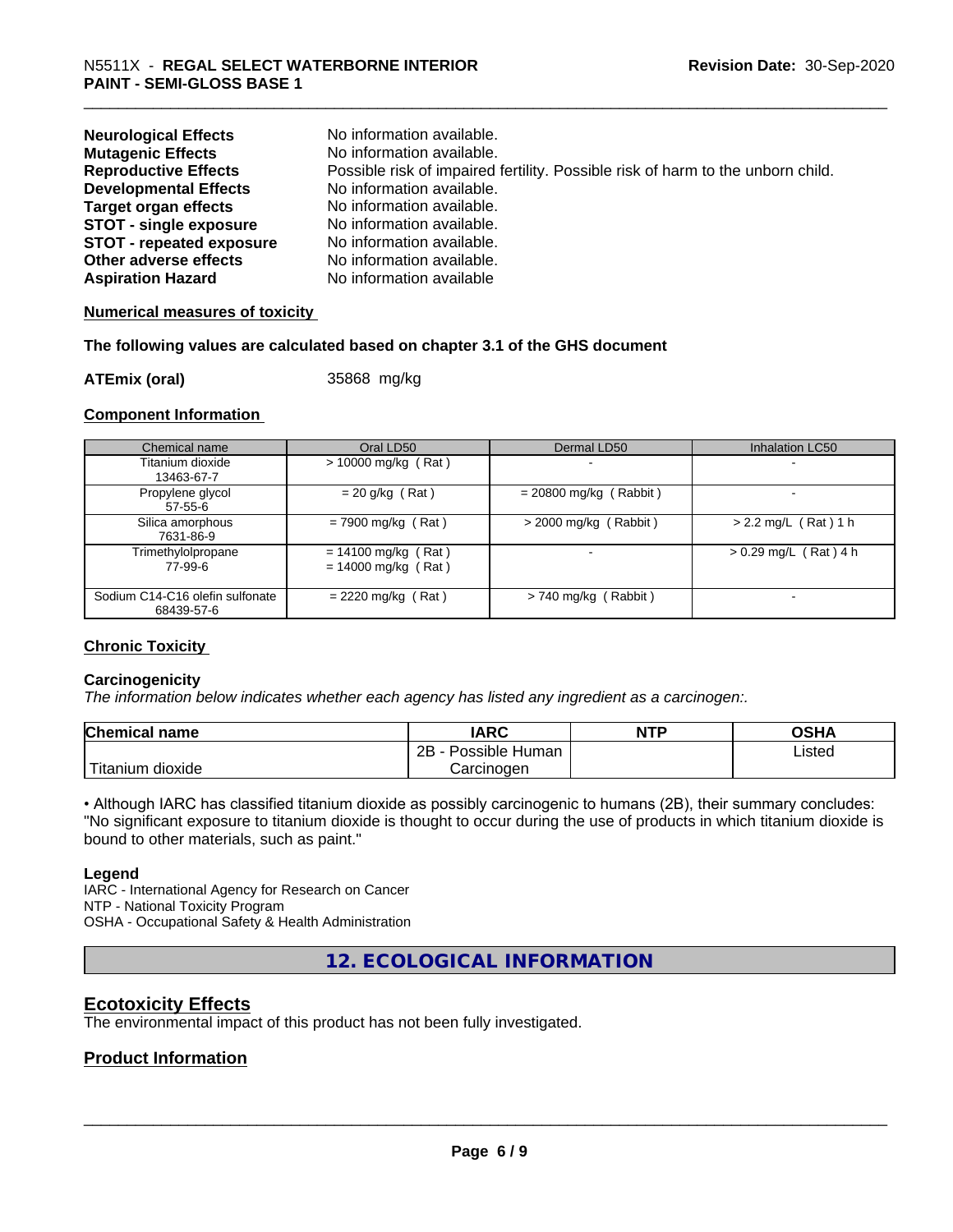# **Acute Toxicity to Fish**

No information available

# **Acute Toxicity to Aquatic Invertebrates**

No information available

#### **Acute Toxicity to Aquatic Plants** No information available

**Persistence / Degradability**

No information available.

# **Bioaccumulation**

There is no data for this product.

#### **Mobility in Environmental Media** No information available.

**Ozone** No information available

# **Component Information**

# **Acute Toxicity to Fish**

Titanium dioxide  $LC50:$  > 1000 mg/L (Fathead Minnow - 96 hr.) Propylene glycol LC50: 710 mg/L (Fathead Minnow - 96 hr.)

# **Acute Toxicity to Aquatic Invertebrates**

Propylene glycol EC50: > 10000 mg/L (Daphnia magna - 24 hr.)

# **Acute Toxicity to Aquatic Plants**

No information available

|                              | 13. DISPOSAL CONSIDERATIONS                                                                                                                                                                                               |
|------------------------------|---------------------------------------------------------------------------------------------------------------------------------------------------------------------------------------------------------------------------|
| <b>Waste Disposal Method</b> | Dispose of in accordance with federal, state, and local regulations. Local<br>requirements may vary, consult your sanitation department or state-designated<br>environmental protection agency for more disposal options. |
|                              | <b>14. TRANSPORT INFORMATION</b>                                                                                                                                                                                          |
| <b>DOT</b>                   | Not regulated                                                                                                                                                                                                             |
| <b>ICAO / IATA</b>           | Not regulated                                                                                                                                                                                                             |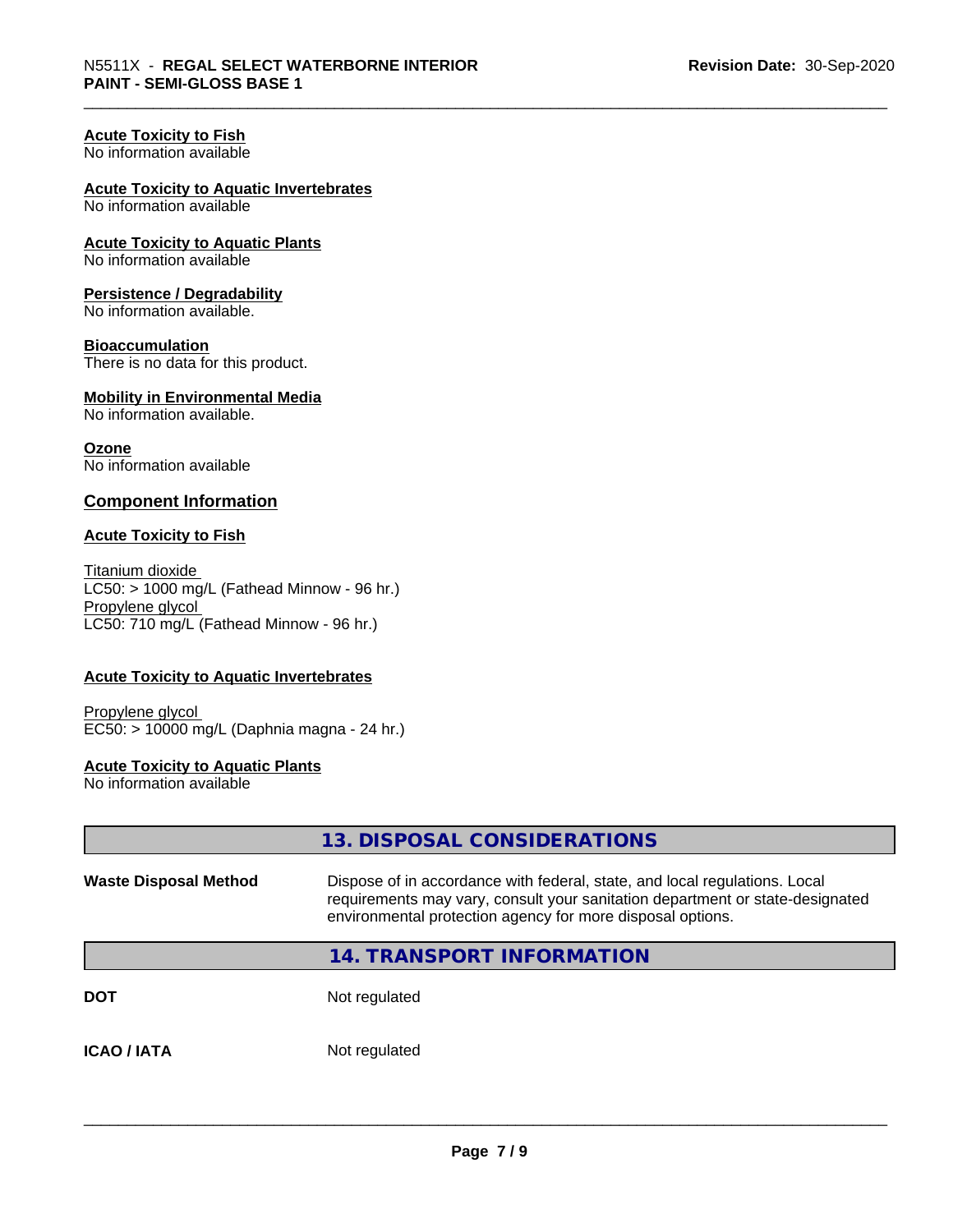**IMDG / IMO** Not regulated

# **15. REGULATORY INFORMATION**

# **International Inventories**

| <b>TSCA: United States</b> | Yes - All components are listed or exempt. |
|----------------------------|--------------------------------------------|
| <b>DSL: Canada</b>         | Yes - All components are listed or exempt. |

# **Federal Regulations**

#### **SARA 311/312 hazardous categorization**

| Acute health hazard               | No  |
|-----------------------------------|-----|
| Chronic Health Hazard             | Yes |
| Fire hazard                       | N٥  |
| Sudden release of pressure hazard | Nο  |
| Reactive Hazard                   | N٥  |

# **SARA 313**

Section 313 of Title III of the Superfund Amendments and Reauthorization Act of 1986 (SARA). This product contains a chemical or chemicals which are subject to the reporting requirements of the Act and Title 40 of the Code of Federal Regulations, Part 372:

*None*

# **Clean Air Act,Section 112 Hazardous Air Pollutants (HAPs) (see 40 CFR 61)**

This product contains the following HAPs:

*None*

# **US State Regulations**

# **California Proposition 65**

# **AVIMARNING:** Cancer and Reproductive Harm– www.P65warnings.ca.gov

# **State Right-to-Know**

| <b>Chemical name</b> | <b>Massachusetts</b> | <b>New Jersey</b> | Pennsylvania |
|----------------------|----------------------|-------------------|--------------|
| Titanium dioxide     |                      |                   |              |
| Propylene glycol     |                      |                   |              |
| Silica amorphous     |                      |                   |              |

# **Legend**

X - Listed

# **16. OTHER INFORMATION**